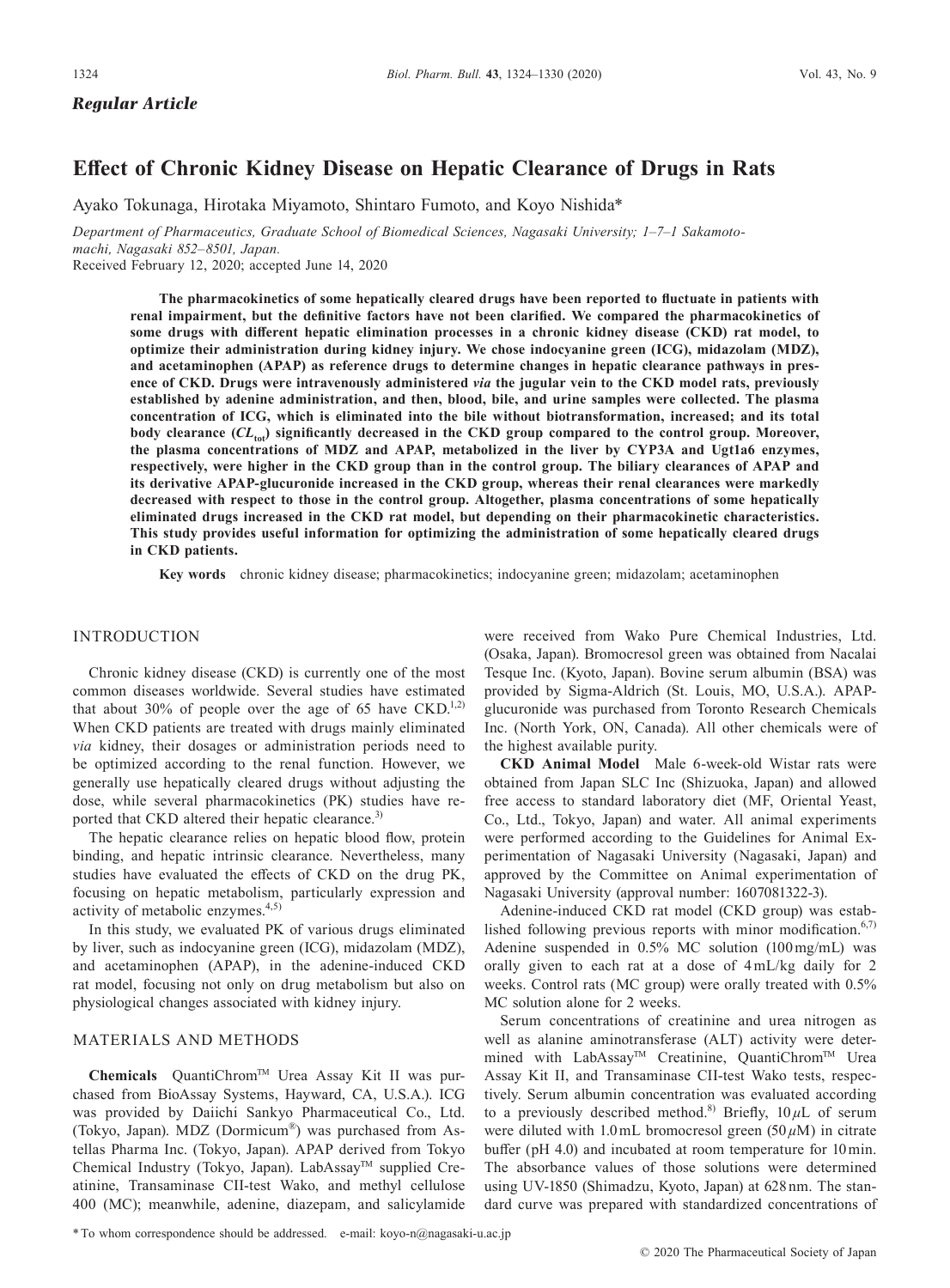#### BSA in saline solution.

**Drug Administration** Rats were anesthetized by intraperitoneally (i.p.) injection of an anesthesia cocktail [midazolam (2 mg/kg)/medetomidine (0.375 mg/kg)/butorphanol (2.5 mg/kg)] for ICG and APAP PK analyses. For MDZ PK analysis, rats were anesthetized with sodium pentobarbital (50 mg/kg, i.p.). After the anesthetization, rats were placed under a heat lamp to maintain the body temperature at 37°C. The left femoral artery and common bile duct were cannulated using a polyethylene tube 1 (i.d. 0.5 mm, o.d. 0.8 mm, Natsume Seisakusho Co., Ltd., Tokyo, Japan) or tube 2 (i.d. 0.28 mm, o.d. 0.61 mm, Becton Dickinson & Co., Parsippany, NJ, U.S.A.), respectively. Later, a drug solution (ICG: 4 mg/kg, MDZ: 5 mg/kg, or APAP: 10 mg/kg) was intravenously (i.v.) administered to the rats *via* the jugular vein. The dosage of ICG, MDZ and APAP was determined based on our previous animal study<sup>9,10</sup> and clinical dosage. To determine the drug plasma concentration, blood samples were collected at the selected times from the heparinized cannula inserted into the femoral artery over 60 min (ICG, MDZ) or 90 min (APAP). Blood was centrifuged at  $17860 \times g$  for 5 min at room temperature. Bile samples were collected into weighed test tubes at 10 min intervals for 60 min (ICG) or 90 min (APAP). At 90 min after administration of APAP, urine was collected directly from the bladder by a syringe.

**Analytical Method** The concentrations of drugs in the plasma, bile, and urine were determined as follows. The ICG concentrations were spectrophotometrically determined at 805 nm (UV-1850), after proper dilution with 0.1% BSA saline solution as a stabilizer.<sup>11)</sup> The concentrations of MDZ were determined by HPLC including an UV detector (SPD-20Av, Shimadzu) following an established method.<sup>12)</sup> The APAP, and APAP-glucuronide concentrations were determined by HPLC *via* an UV detector as previously reported<sup>13)</sup> with minor modifications. The sample was mixed with methanol and 1 mg/mL salicylamide (internal standard), and then centrifuged at  $17860 \times g$  for 5 min. The supernatants were evaporated under nitrogen gas at 49°C, and dried samples were dissolved in 0.05M formic acid–methanol solution (90:10; v/v). The HPLC conditions were follows: column, InertSustain® C18 (GL Sciences Inc., Tokyo, Japan); column temperature, 40°C; flow rate, 1.2 mL/min; and detector, SPD-20Av, 254 nm. Mobile phase consisted of gradient elution of 0.05 M formic acid and methanol as follows; started with 100% 0.05 M formic acid and slowly decreased to 70% in 7 min, maintained there for 4 min, and then back to the initial conditions (100% 0.05 M formic acid).

**Calculation of Pharmacokinetic Parameters** Drug concentrations were presented as dose percent; meanwhile, the area under the plasma concentration–time curve  $(AUC_{p, \text{inf}})$  and mean residence time  $(MRT_{p, \text{ inf}})$  were calculated by the noncompartment model. This analysis was performed by numerical integration using a linear trapezoidal formula and extrapolating the data to infinity time based on a mono-exponential equation. The total body clearance  $CL_{tot}$ ) and volume of distribution at steady state  $(V_{\rm ss})$  were calculated by dose/ $AUC_{\rm p, inf}$ and  $CL_{\text{tot}} \times \text{MRT}_{p, \text{inf}}$  respectively. The cumulative amounts of ICG, APAP, or APAP-glucuronide excreted into the bile were calculated by multiplying each concentration by the sample volume. To evaluate the excretion and metabolism capabilities in the liver and kidney, the biliary excretion clear-

ance  $(CL_b)$ , the renal clearance  $(CL_r)$ , and the metabolic clearance  $(CL_m)$  were calculated as follows:  $CL_b = X_b/ALC_{p, \text{ finite}}$ ,  $CL_r = X_u/AUC_{\text{p,finite}}$ , and  $CL_m = X_m/AUC_{\text{p,finite}}$ .  $X_b$  represents the cumulative amount into the bile of ICG, APAP, or APAP-glucuronide.  $X_{\text{u}}$  represents total amount into the urine of APAP or APAP-glucuronide.  $X_m$  represents total amount of APAPglucuronide excreted into the urine and bile.

**RNA Preparation, Reverse Transcription, and Quantitative Real Time PCR** The liver samples were collected after PK analysis and stored at −80°C. The frozen samples were homogenized with BioMasher® II (Nippi Inc., Tokyo, Japan), and then, total RNA was isolated according to the manufacturer's protocol (ReliaPrep™ RNA Tissue Miniprep System, Promega Corp., Madison, WI, U.S.A.). RNA concentration was spectrophotometrically determined using UV-1850 at 260 nm.

Total RNA was reverse transcribed into cDNA using the PrimeScript™ RT Master Mix (TaKaRa Bio Inc., Shiga, Japan) according to the manufacturer's instructions. Quantitative real time PCR was performed in a final volume of  $25 \mu L$ using TB Green Premix Ex Taq™ II (TaKaRa Bio Inc.) and Thermal Cycler Dice® Real Time System *Lite* (TaKaRa Bio Inc.). The reagent concentrations in the amplification mix and thermal cycling conditions were set according to the manufacturer's instructions. The target transcript expression levels were calculated as the ratio of the control group normalized to the endogenous reference (Gapdh). The primer sequences used in this study are shown in Supplementary Table  $1.^{14,15)}$ 

**Statistical Analysis** Statistical comparisons were performed by Student's *t*-test using JMP Pro 13 (SAS Institute Inc., Cary, NC, U.S.A.), and  $p < 0.05$  was considered statistically significant. Results are expressed as the mean value  $\pm$  standard error (S.E.).

#### RESULTS

**Biochemical Assays** Serum creatinine and urea nitrogen concentrations were measured as biomarkers of renal function. Serum creatinine concentration was significantly increased in the CKD group  $(3.08 \text{ mg/dL} \pm 0.08)$  compared to the MC group (0.63 mg/dL  $\pm$ 0.03). A similar trend was observed in serum urea nitrogen concentration (MC group: 25.9 mg/dL  $\pm$ 2.3, CKD group: 307.1 mg/dL  $\pm$ 35.4), and thus we confirmed that kidney injury was induced by adenine. On the other hand, adenine treatment did not increase ALT activity (MC group:  $9.1$  IU/L  $\pm 0.4$ , CKD group: 12.3 IU/L  $\pm 1.2$ ) or affect albumin concentration (MC group:  $2.77$  g/dL  $\pm 0.20$ , CKD group:  $3.30 \text{ g/dL} \pm 0.10$ ) in serum.

Table 1. Pharmacokinetic Parameters after i.v. Administration of ICG (4 mg/kg) to MC and CKD Groups

|                                   | МC              | <b>CKD</b>        |
|-----------------------------------|-----------------|-------------------|
| $AUC_{p, inf}$ (% of dose min/mL) | $95.6 \pm 5.1$  | $166*** \pm 8.3$  |
| $MRT_{p, inf}(min)$               | $39.0 \pm 3.6$  | $68.1***+3.2$     |
| $CL_{tot}$ (mL/min)               | $1.05 \pm 0.06$ | $0.61** \pm 0.03$ |
| $V_{\rm sc}$ (mL)                 | $40.7 \pm 2.6$  | $41.1 + 2.4$      |
| $Xb$ (% of dose)                  | $49.9 \pm 3.7$  | $52.8 \pm 8.0$    |
| $CL_{h}$ (mL/min)                 | $0.68 \pm 0.05$ | $0.54 \pm 0.1$    |

Each value represents mean  $\pm$  S.E. of three experiments (\*\* *p* < 0.01 *vs.* MC group).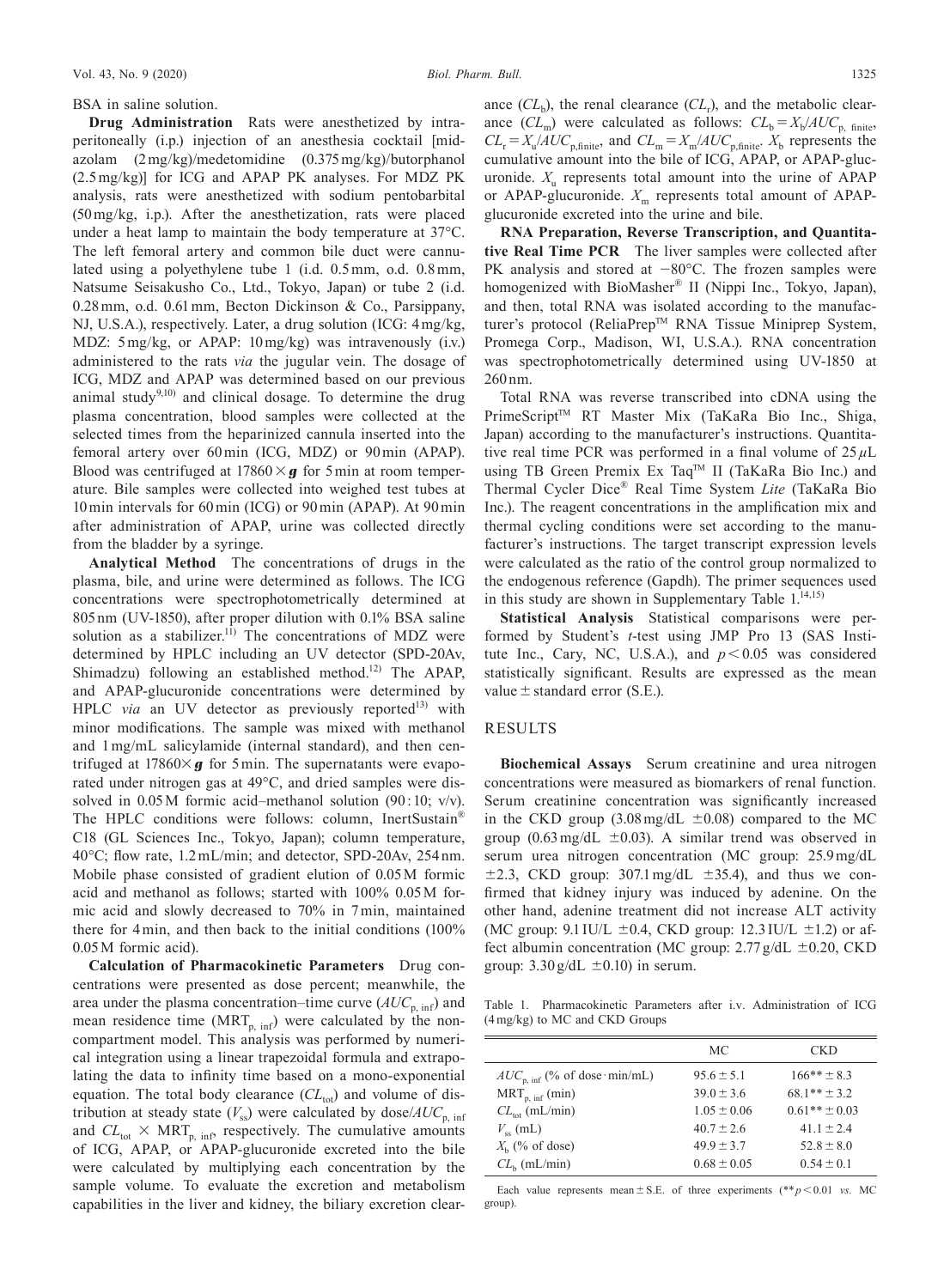

Fig. 1. Plasma Concentration (A) and Biliary Excretion Rate (B) over Time after i.v. Administration of ICG (4mg/kg) to MC (〇) and CKD (■) **Groups** 

Each symbol represents mean  $\pm$  S.E. of three experiments.



Fig. 2. Plasma Concentration–Time Profiles of MDZ (5 mg/kg) after i.v. Administration to MC ( $\bigcirc$ ) and CKD ( $\blacksquare$ ) Groups

Each symbol represents mean  $\pm$  S.E. of three experiments.

**Effects of CKD on ICG PK** Figures 1A and B show the plasma concentration and biliary excretion rate-time profiles after i.v. ICG administration of 4 mg/kg to the CKD and MC groups. The ICG plasma concentration was much higher in the CKD group than in the MC group (Fig. 1A). The ICG biliary excretion was slightly delayed in the CKD group compared to that of the MC group (Fig. 1B). Table 1 summarizes the pharmacokinetic parameters for the plasma concentration and biliary excretion rate profiles of ICG. Although  $AUC_p$  and  $MRT_p$ increased, ICG *CL*b did not significantly decrease in the CKD group compared to the MC group (Table 1).

**Effects of CKD on MDZ PK** The plasma concentrations of MDZ in the CKD and MC groups after i.v. administration to at a dose of 5 mg/kg are shown in Fig. 2. Plasma concentration was higher in the CKD group than the MC group. Table 2 lists the pharmacokinetic parameters of MDZ. The *AUC*<sup>p</sup>

Table 2. Pharmacokinetic Parameters after i.v. Administration of MDZ (5 mg/kg) to MC and CKD Groups

|                                   | МC             | <b>CKD</b>       |
|-----------------------------------|----------------|------------------|
| $AUC_{p, inf}$ (% of dose min/mL) | $4.85 \pm 0.5$ | $6.88** \pm 0.2$ |
| $MRT_{p, inf}(min)$               | $27.3 \pm 0.5$ | $28.7 \pm 2.2$   |
| $CL_{tot}$ (mL/min)               | $21.0 \pm 2.1$ | $14.6* \pm 0.5$  |
| $V_{\rm ss}$ (mL)                 | $573 \pm 49$   | $419 \pm 42$     |

Each value represents mean  $\pm$  S.E. of three experiments ( $\approx p$  < 0.05 *vs.* MC group).

increased in the CKD group compared to the those in the MC group. On the other hand,  $CL_{\text{tot}}$  and  $V_{\text{ss}}$  are decreased about 30% in the CKD group compared to those in the MC group.

**Effects of CKD on APAP and APAP-Glucuronide PK Values** The plasma concentration and biliary excretion rate profiles of APAP and APAP-glucuronide after i.v. administration of 10 mg/kg APAP to the CKD and MC groups are shown in Fig. 3. Plasma concentrations (Figs. 3A, B) and biliary excretion rates (Figs. 3C, D) of APAP and APAPglucuronide were increased in the CKD group compared to those in the MC group. Table 3 compares APAP pharmacokinetic parameters between CKD and MC groups. The  $AUC_p$ and *CL*<sub>tot</sub> increased and decreased, respectively, in the CKD group compared to the those in the MC group. Figure 4 represents the biliary and renal clearance of APAP as well as the biliary, renal, and metabolic clearance of APAP-glucuronide, produced from APAP, after i.v. administration of 10 mg/kg APAP to rats. A marked increase of APAP  $CL<sub>b</sub>$  and reduction of APAP *CL*<sup>r</sup> were observed in the CKD group, compared to those of the MC group (Fig. 4A). A similar trend was observed for the APAP-glucuronide clearance (Fig. 4B). In addition,  $CL_m$ , sum of  $CL_b$  and  $CL_r$  of APAP-glucuronide, did not change between CKD and MC groups (Fig. 4B).

**Effects of CKD on mRNA Expression of Drug Metabolizing Enzymes** We evaluated the mRNA expression of drug-metabolizing enzymes in the CKD group (Supplementary Fig. 1). The *Cyp3a2 and Ugt1a6* mRNA expression levels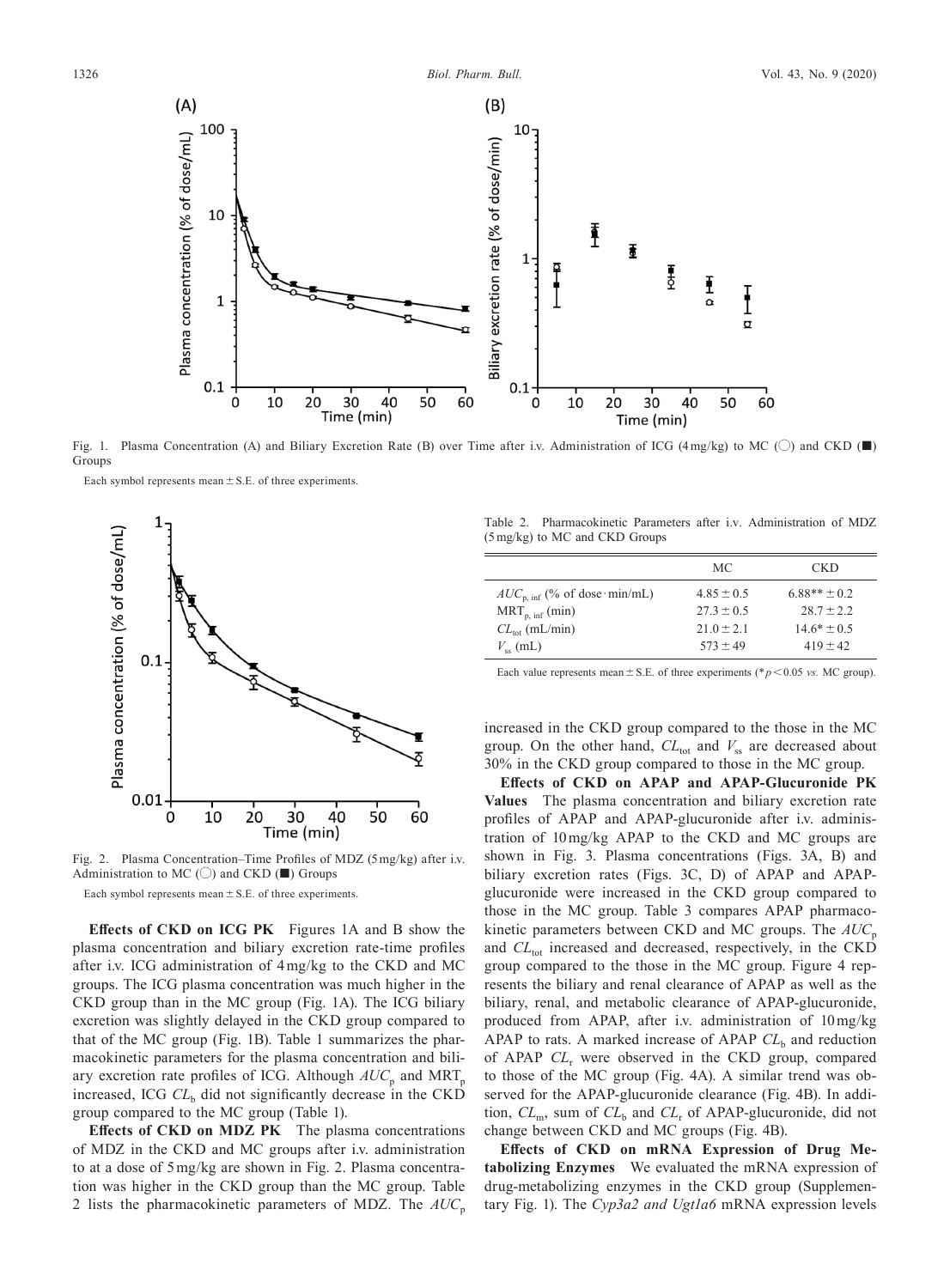

Fig. 3. Plasma Concentration and Biliary Excretion Rate-Time Profiles of APAP (10 mg/kg) after i.v. Administration to MC (〇) and CKD (■) Groups Each symbol represents mean ± S.E. of three experiments. Plasma concentrations (A, B) and biliary excretion rates (C, D) of APAP and APAP-glucuronide were shown, respectively.

Table 3. Pharmacokinetic Parameters after i.v. Administration of APAP (10 mg/kg) to MC and CKD Groups

|                                   | MC.            | <b>CKD</b>      |
|-----------------------------------|----------------|-----------------|
| $AUC_{p, inf}$ (% of dose min/mL) | $16.6 \pm 0.6$ | $37.1* \pm 4.8$ |
| $MRT_{p, inf}(min)$               | $41.1 \pm 3.6$ | $81.0 \pm 17$   |
| $CL_{tot}$ (mL/min)               | $6.04 \pm 0.2$ | $2.78** + 0.3$  |
| $V_{\rm ss}$ (mL)                 | $248 \pm 11$   | $217 \pm 30$    |

Each value represents mean  $\pm$  S.E. of three experiments (\* $p$  < 0.05, \*\* $p$  < 0.01 *vs.* MC group).

decreased in the CKD group compared to those in the MC group, but only the first reduction was statistically significant. On the other hand, *Cyp2e1* mRNA expression was significantly higher in the CKD group compared to that in MC group.

## DISCUSSION

It has been reported that kidney injury affects not only kidney but also various tissues, such as liver, heart, brain, and bone.16,17) Biochemical and physiological changes accompanied by the kidney injury can vary the drug PK, while several studies have evaluated the pharmacokinetics of CKD patients focusing on hepatic metabolic enzymes. Based on the wellstirred model, the removal of hepatically-cleared drugs from the systemic circulation involves hepatic blood flow, drug unbound fraction in the blood, and drug metabolizing enzyme activity. CKD may theoretically impact on each aspect of these factors, and thus classify hepatic blood-flow-limited drugs with high ( $> 0.7$ ), low ( $< 0.3$ ), and intermediate-extraction ratio.<sup>18)</sup> In this study, we administrated three drugs with different pharmacokinetic characteristics to CKD rat model and evaluated their disposition to analyze which factors are involved in pharmacokinetics during CKD.

It has been reported that the adenine induced nephropathy model in rats can regulate the degree of nephropathy by the does or duration of adenine.<sup>19)</sup> There are reports of CKD model with 10 d of administration of adenine at the shortest,  $20$ those CKD models also cause complications such as hyperphosphatemia caused by human CKD pathology although the administration period is short. Therefore, we consider that it is suitable as a CKD model in that it is close to the pathology of human CKD. In addition, a simple correlation between glo-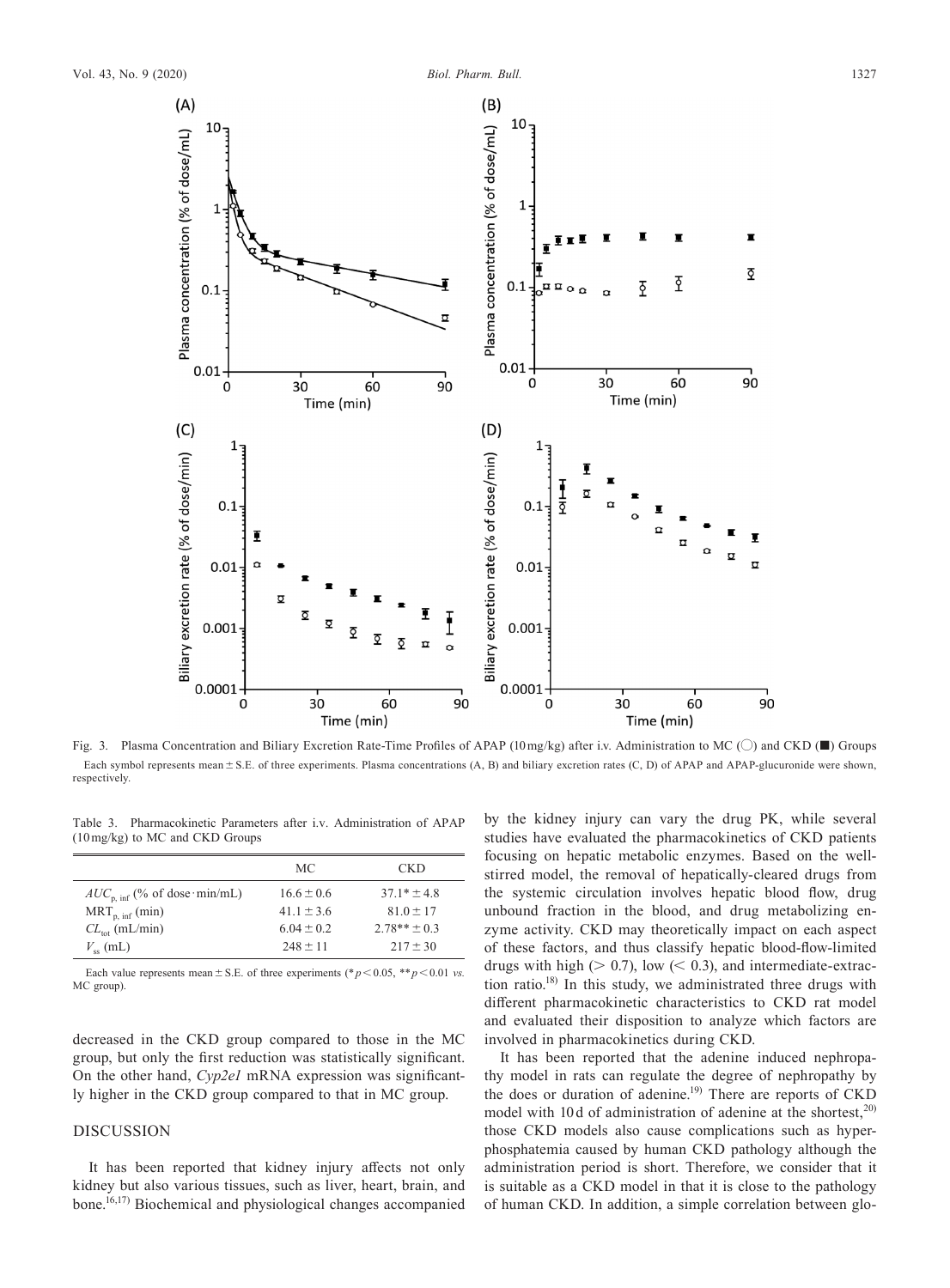

Fig. 4. Biliary  $(CL_b)$ , Renal  $(CL_r)$ , and Metabolic  $(CL_m)$  Clearance Values of APAP (A) and APAP-Glucuronide (B) in MC ( $\square$ ) and CKD ( $\square$ ) Groups Each bar represents mean + S.E. of three experiments ( $p < 0.05$  *vs.* MC group).

merular filtration rate (GFR)/GFR $_0$  (GFR of normal rats) and serum creatinine concentration was reported.<sup>21)</sup> According to this paper, it is considered that the GFR in this CKD model is reduced by about 80% and it corresponds to stage 4 (severe CKD) of clinical.

ICG has been commonly used for assessment of liver function, especially hepatic blood flow in clinical.<sup>22)</sup> ICG is transported by several transporters. It is reported that ICG enters through organic anion transporting polypeptides (OTAP1B1/3) and Na(+)/taurocholate cotransporter polypeptide (NTCP) expressed on the sinusoidal membrane of hepatocytes.<sup>23)</sup> Besides, it is also reported ICG elimination from hepatocytes is mainly due to efflux back to sinusoids, and biliary transport across the canalicular occurs across P-glycoprotein 2  $(Mdr2).<sup>24)</sup>$  In this study, ICG clearance from the plasma was delayed in the CKD group (Fig. 1A) and then, ICG CL<sub>tot</sub> decreased to about 60% of MC group (Table 1). Thus, clearance of hepatic blood-flow-limited drug such as ICG, which has a high hepatic extraction ratio, was reduced during CKD due to the decrease in blood flow. It is reported that liver Oatp1 decreased in CKD rats<sup>25)</sup> although the expression or activity of Mdr2 in CKD rats has been unknown. Regarding whether CKD changes the  $CL_b$  of ICG, further evaluation is needed focused on the expression or activity of these transporters during CKD. Recently, the concept of cardiorenal anemia syndrome has been proposed.<sup>26)</sup> In this concept, anemia in CKD patients is important factor involved in the deterioration of both heart disease and kidney disease. To develop the heart failure in CKD patients causes decrease of blood flow. It was reported that the plasma concentration of other hepatic bloodflow-limited drugs was also increased in CKD patients.27) Our results also suggested that the reduced hepatic blood flow may have also affected the elevation of their plasma concentrations.

MDZ is often used as a specific drug probe for CYP3A metabolism.28) Among the CYP3A subfamily, CYP3A4 is the most abundant metabolic enzyme in the liver and accounts for approximately 30% of the clinically used drugs.<sup>29)</sup> MDZ is an intermediate-extraction ratio  $drug^{30}$  and its unbound fraction is about  $5\%^{31}$ ; therefore, three determinants (hepatic blood flow, unbound fraction, and hepatic intrinsic clearance) are important factors for the MDZ PK. The MDZ plasma concentration was higher in the CKD group than the in the MC group (Fig. 2), and MDZ  $CL_{tot}$  decreased to about two thirds compared to that of MC group (Table 2). Cyp3a2 sequence in rats is more than 90% identical and functionally equivalent

to that of human CYP3A4.<sup>32)</sup> The Cyp3a2 mRNA expression in the liver was significantly decreased in the CKD group (Supplementary Fig. 1), and ICG clearance was delayed, indicating that hepatic blood flow was also decreased in CKD group. Therefore, the elevation of MDZ plasma concentration may have been caused by the alteration of these factors. In the previous study, we reported that the MDZ unbound fraction was approximately doubled in the presence of  $500 \mu$ M indoxyl sulfate (IS), as the last one strongly binds to plasma protein especially albumin. $10$  In this study, IS plasma concentration in the CKD group was about 900 *µ*M (data not shown), as a result, free fraction of MDZ may have increased. However, additional research is required to confirm which factor has the greatest impact on the MDZ PK. The mechanism of Cyp3a2 down regulation has been analyzed in CKD rats with hyperphosphatemia.<sup>33)</sup> According to this report, parathyroid hormone (PTH) concentration in plasma increases in CKD complication, and down regulation of Cyp3a2 occurs due to PTH mediated phosphatidylinositol 3-kinase (PI3K)/protein kinase C (PKC)/PKA/nuclear factor-kappaB (NF-*κ*B) pathway. Moreover, such a phenomenon is considered to occur not only in CKD rats but in CKD patients, since down regulation of CYP3A has been reported in CKD patients.<sup>34)</sup>

In CKD patients with fever or pain, use of APAP is preferred instead of the nonsteroidal anti-inflammatory drugs to avoid the renal toxicity. APAP has been widely used as a safe antipyretic and analgesic drug within the range of clinically recommended dosage. APAP is mainly metabolized to APAPglucuronide by UGT1A $6^{35}$ ) These metabolites are excreted into the bile and urine. At higher doses of APAP that the clinically recommended ones, these metabolic pathways become saturated and thus APAP is metabolized to *N*-acetyl-*p*benzoquinone imine (NAPQI) by CYP2E1.<sup>36)</sup> NAPQI depletes glutathione and binds to cellular proteins, and then it causes hepatotoxicity.<sup>37)</sup> It has been reported that the expression levels of various metabolic enzymes or transporters changed in CKD, and urinary excretion of APAP metabolites was reduced.38) From this information, we hypothesized that PKs of APAP and its metabolites changed under the renal disease. However, there are few reports on the safety of APAP in CKD patients. APAP is an intermediate-extraction ratio drug, $39$  and its unbound fraction is about 80% within the clinical range<sup>40</sup>; therefore, it is conceivable that hepatic blood flow and hepatic intrinsic clearance are important factors for the APAP PK. APAP elimination from plasma was delayed in the CKD group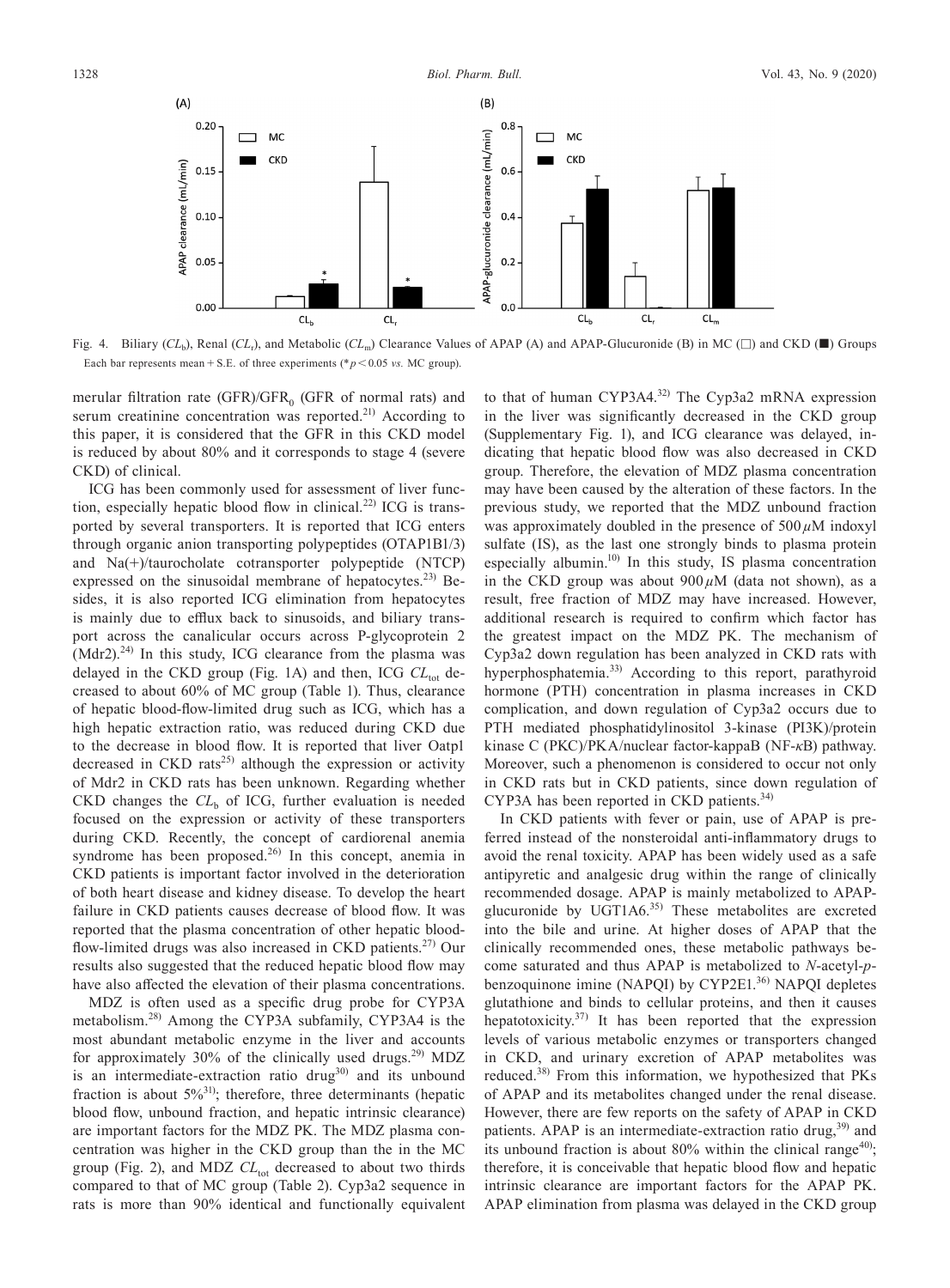(Fig. 3A) and APAP *CL*<sub>tot</sub> decreased to about half of the one observed in the MC group (Table 3). Urine excretion of APAP and APAP-glucuronide decreased in the CKD group (Fig. 4) because renal excretion of APAP correlates with GFR.<sup>41)</sup> Instead of reduced renal excretion, biliary excretion of APAP was increased. In this study, the mRNA expression of Ugtla6 in CKD rats was hardly changed, therefore the capacity of APAP-glucuronide production in the liver might not change while the hepatic blood flow was decreased. In addition, the mRNA expression of Sult1a1 which is also responsible for APAP metabolism was not altered in CKD (data not shown). At the same time, biliary excretion of APAP-glucuronide is mediated by Mrp2, and there is also basolateral transport involving Mrp3. $^{42)}$  There are several reports that Mrp2 and Mrp3 expression increased in CKD rats.<sup>25,43)</sup> Therefore, excretion of APAP-glucuronide from the liver might increase in CKD rats. Further studies are needed on the activity of these transporters during CKD. Considering that APAP-glucuronide excreted into the bile undergoes enterohepatic circulation, it is probable that APAP exposure may increase in the CKD group and lead to APAP hepatotoxicity when Cyp2e1 expression is elevated. Further studies are needed to determine whether APAP hepatotoxicity is enhanced in CKD. The mechanism of Cyp2e1 up regulation has been discussed in acute renal failure rats induced by uranyl nitrate. $44$  According to this report, induction of Cyp2e1 in rats with renal failure might be accompanied by an increase in urea. In this study, urea nitrogen in plasma was significantly elevated in CKD rats, and it is suggested that up regulation of Cyp2e1 is caused by the same mechanism.

In conclusion, plasma concentrations of some hepatically eliminated drugs increased in the CKD rat model. This may be due to decreased of both hepatic blood flow and expression of drug metabolic enzymes, although it depended on the pharmacokinetic characteristics of the drug. This study revealed that not only activities of drug metabolizing enzymes, but also hepatic blood flow and drug unbound fraction could be changed during CKD. Further studies are needed to evaluate the influence of CKD on the PKs of the drugs actually used by these patients. In addition, pharmacodynamic properties of drugs under CKD should be evaluated for optimization of drug administration. These results might be useful for the development of drug therapies for CKD patients in the future.

**Acknowledgments** We thank Yuri Arashi and Minami Nakahara for their skilled technical assistance. This work was supported by JSPS KAKENHI Grant Numbers JP16K18947 and JP19K07223.

**Conflict of Interest** The authors declare no conflict of interest.

**Supplementary Materials** The online version of this article contains supplementary materials.

### REFERENCES

- [1\) Zhang QL, Rothenbacher D. Prevalence of chronic kidney disease](http://dx.doi.org/10.1186/1471-2458-8-117)  [in population-based studies: systematic review.](http://dx.doi.org/10.1186/1471-2458-8-117) *BMC Public Health*, **8**[, 117 \(2008\).](http://dx.doi.org/10.1186/1471-2458-8-117)
- [2\) Khan UA, Garg AX, Parikh CR, Coca SG. Prevention of chronic](http://dx.doi.org/10.1371/journal.pone.0071784)

[kidney disease and subsequent effect on mortality: a systematic](http://dx.doi.org/10.1371/journal.pone.0071784)  [review and meta-analysis.](http://dx.doi.org/10.1371/journal.pone.0071784) *PLOS ONE*, **8**, e71784 (2013).

- [3\) Naud J, Nolin TD, Leblond FA, Pichette V. Current understand](http://dx.doi.org/10.1177/0091270011413588)[ing of drug disposition in kidney disease.](http://dx.doi.org/10.1177/0091270011413588) *J. Clin. Pharmacol.*, **52** [\(Suppl.\), 10S–22S \(2012\).](http://dx.doi.org/10.1177/0091270011413588)
- 4) Leblond F, Guévin C, Demers CIP, Gascon-Barré I, Pichette V. Downregulation of hepatic cytochrome P450 in chronic renal failure. *J. Am. Soc. Nephrol.*, **12**, 326–332 (2001).
- [5\) Michaud J, Dube P, Naud J, Leblond FA, Desbiens K, Bonnardeaux](http://dx.doi.org/10.1038/sj.bjp.0706138)  [A, Pichette V. Effects of serum from patients with chronic renal](http://dx.doi.org/10.1038/sj.bjp.0706138)  [failure on rat hepatic cytochrome P450.](http://dx.doi.org/10.1038/sj.bjp.0706138) *Br. J. Pharmacol.*, **144**, [1067–1077 \(2005\).](http://dx.doi.org/10.1038/sj.bjp.0706138)
- [6\) Terai K, Mizukami K, Okada M. Comparison of chronic renal](http://dx.doi.org/10.1111/j.1440-1797.2007.00844.x)  [failure rats and modification of the preparation protocol as a hyper](http://dx.doi.org/10.1111/j.1440-1797.2007.00844.x)[phosphataemia model.](http://dx.doi.org/10.1111/j.1440-1797.2007.00844.x) *Nephrology* (Carlton), **13**, 139–146 (2008).
- [7\) Rahman A, Yamazaki D, Sufiun A, Kitada K, Hitomi H, Nakano D,](http://dx.doi.org/10.1371/journal.pone.0192531)  [Nishiyama A. A novel approach to adenine-induced chronic kidney](http://dx.doi.org/10.1371/journal.pone.0192531)  [disease associated anemia in rodents.](http://dx.doi.org/10.1371/journal.pone.0192531) *PLOS ONE*, **13**, e0192531 [\(2018\).](http://dx.doi.org/10.1371/journal.pone.0192531)
- [8\) Kishikawa N, Ohyama K, Saiki A, Matsuo A, Ali MF, Wada M,](http://dx.doi.org/10.1016/j.aca.2013.04.003)  [Nakashima K, Kuroda N. A novel lophine-based fluorescence probe](http://dx.doi.org/10.1016/j.aca.2013.04.003)  [and its binding to human serum albumin.](http://dx.doi.org/10.1016/j.aca.2013.04.003) *Anal. Chim. Acta*, **780**,  $1-6(2013)$
- [9\) Nishida K, Okazaki M, Sakamoto R, Inaoka N, Miyake H, Fumoto](http://dx.doi.org/10.1248/bpb.30.1763)  [S, Nakamura J, Nakashima M, Sasaki H, Kakumoto M, Sakaeda](http://dx.doi.org/10.1248/bpb.30.1763)  [T. Change in pharmacokinetics of model compounds with different](http://dx.doi.org/10.1248/bpb.30.1763)  [elimination process in rats during hypothermia.](http://dx.doi.org/10.1248/bpb.30.1763) *Biol. Pharm. Bull.*, **30**[, 1763–1767 \(2007\).](http://dx.doi.org/10.1248/bpb.30.1763)
- [10\) Tokunaga A, Miyamoto H, Fumoto S, Nishida K. Effect of renal](http://dx.doi.org/10.1111/jphp.13167)  [ischemia/reperfusion-induced acute kidney injury on pharmacoki](http://dx.doi.org/10.1111/jphp.13167)[netics of midazolam in rats.](http://dx.doi.org/10.1111/jphp.13167) *J. Pharm. Pharmacol.*, **71**, 1792–1799 [\(2019\).](http://dx.doi.org/10.1111/jphp.13167)
- [11\) Miyamoto H, Miyake H, Yoshikawa N, Hirata H, Ohwaki Y, Fu](http://dx.doi.org/10.1111/j.2042-7158.2012.01478.x)[moto S, Sasaki H, Nakamura J, Nishida K. Evaluation of changes in](http://dx.doi.org/10.1111/j.2042-7158.2012.01478.x)  [hepatic disposition of phenolsulfonphthalein, indocyanine green and](http://dx.doi.org/10.1111/j.2042-7158.2012.01478.x)  [fluorescein isothiocyanate-dextran at low temperatures using a rat](http://dx.doi.org/10.1111/j.2042-7158.2012.01478.x)  [liver perfusion system.](http://dx.doi.org/10.1111/j.2042-7158.2012.01478.x) *J. Pharm. Pharmacol.*, **64**, 848–854 (2012).
- [12\) Miyamoto H, Matsueda S, Moritsuka A, Shimokawa K, Hirata H,](http://dx.doi.org/10.1002/bdd.1960)  [Nakashima M, Sasaki H, Fumoto S, Nishida K. Evaluation of hypo](http://dx.doi.org/10.1002/bdd.1960)thermia on the *in vitro* [metabolism and binding and](http://dx.doi.org/10.1002/bdd.1960) *in vivo* disposi[tion of midazolam in rats.](http://dx.doi.org/10.1002/bdd.1960) *Biopharm. Drug Dispos.*, **36**, 481–489 [\(2015\).](http://dx.doi.org/10.1002/bdd.1960)
- [13\) Flores-Perez C, Chavez-Pacheco JL, Ramirez-Mendiola B, Alemon-](http://dx.doi.org/10.1002/bmc.1511)[Medina R, Garcia-Alvarez R, Juarez-Olguin H, Flores-Pérez J. A](http://dx.doi.org/10.1002/bmc.1511)  [reliable method of liquid chromatography for the quantification of](http://dx.doi.org/10.1002/bmc.1511)  [acetaminophen and identification of its toxic metabolite](http://dx.doi.org/10.1002/bmc.1511) *N*-acetyl-*p*[benzoquinoneimine for application in pediatric studies.](http://dx.doi.org/10.1002/bmc.1511) *Biomed. Chromatogr.*, **25**[, 760–766 \(2011\).](http://dx.doi.org/10.1002/bmc.1511)
- [14\) Baldwin SJ, Bramhall J, Ashby C, Yue L, Murdock P, Hood S, Ayr](http://dx.doi.org/10.1124/dmd.105.008185)[ton A, Clarke S. Cytochrome P450 gene induction in rats](http://dx.doi.org/10.1124/dmd.105.008185) *ex vivo* [assessed by quantitative real-time reverse transcriptase-polymerase](http://dx.doi.org/10.1124/dmd.105.008185)  [chain reaction \(TaqMan\).](http://dx.doi.org/10.1124/dmd.105.008185) *Drug Metab. Dispos.*, **34**, 1063–1069 [\(2006\).](http://dx.doi.org/10.1124/dmd.105.008185)
- [15\) Soukup ST, Muller D, Kurrat A, Diel P, Kulling S. Influence of tes](http://dx.doi.org/10.1007/s00204-016-1853-1)[tosterone on phase II metabolism and availability of soy isoflavones](http://dx.doi.org/10.1007/s00204-016-1853-1)  [in male Wistar rats.](http://dx.doi.org/10.1007/s00204-016-1853-1) *Arch. Toxicol.*, **91**, 1649–1661 (2017).
- [16\) Lane K, Dixon JJ, MacPhee IA, Philips BJ. Renohepatic crosstalk:](http://dx.doi.org/10.1093/ndt/gft091)  [does acute kidney injury cause liver dysfunction?](http://dx.doi.org/10.1093/ndt/gft091) *Nephrol. Dial. Transplant.*, **28**[, 1634–1647 \(2013\).](http://dx.doi.org/10.1093/ndt/gft091)
- [17\) Zoccali C, Vanholder R, Massy ZA, Ortiz A, Sarafidis P, Dekker](http://dx.doi.org/10.1038/nrneph.2017.52)  [FW, Fliser D, Fouque D, Heine GH, Jager KJ, Kanbay M, Malla](http://dx.doi.org/10.1038/nrneph.2017.52)[maci F, Parati G, Rossignol P, Wiecek A, London G. The systemic](http://dx.doi.org/10.1038/nrneph.2017.52)  nature of CKD. *[Nat. Rev. Nephrol.](http://dx.doi.org/10.1038/nrneph.2017.52)*, **13**, 344–358 (2017).
- [18\) Nolin TD, Frye RF, Matzke GR. Hepatic drug metabolism and](http://dx.doi.org/10.1016/j.ajkd.2003.07.019)  [transport in patients with kidney disease.](http://dx.doi.org/10.1016/j.ajkd.2003.07.019) *Am. J. Kidney Dis.*, **42**, [906–925 \(2003\).](http://dx.doi.org/10.1016/j.ajkd.2003.07.019)